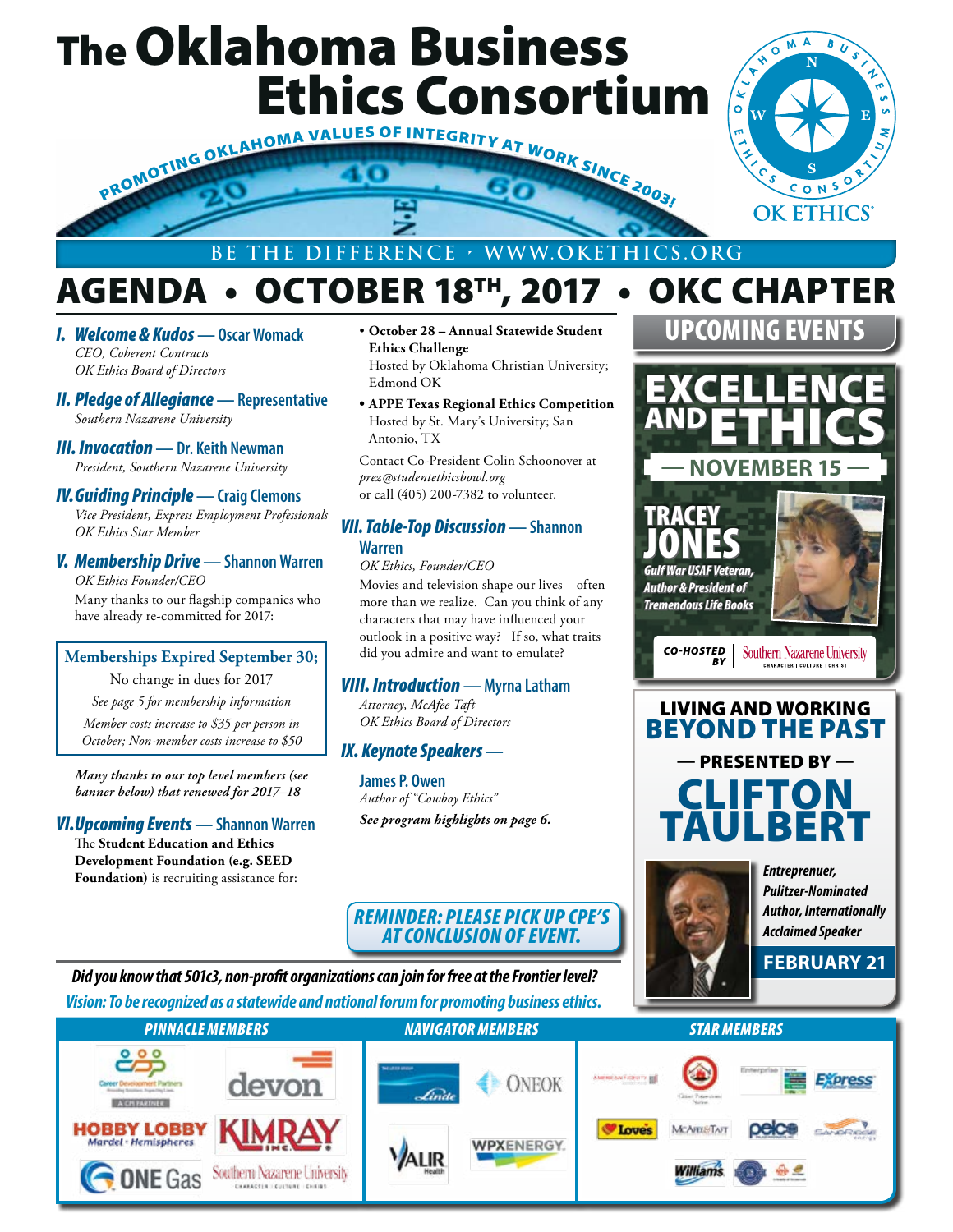## *REMINDER: PLEASE PICK UP CPE'S AT CONCLUSION OF EVENT.*

### *VOLUNTEER APPRECIATION:*

OK Ethics relies primarily on volunteers to achieve the organization's successful pursuit of Oklahoma's values of integrity at work. It takes leadership and teamwork to host these exciting events and we salute your dedication in achieving OK Ethics' mission! Listed below are today's volunteers who consistently provide service to our members:

### *AGENDAS:*

Many thanks to the volunteers from **Metro Technology Centers**  who provide our monthly agendas.



### *AMBASSADOR TEAM:*

These friendly people welcome our guests each month and assist in helping them locate seats. They also arrive early to help distribute agendas and assist with name tags.

| <b>Daniel Yunker</b> | Kimray, Inc.                 | Sr. Team Leader & OK Ethics VP of PR |
|----------------------|------------------------------|--------------------------------------|
| <b>Thad Chance</b>   | <b>Accounting Principals</b> | Team Leader                          |
| <b>Sally Boyd</b>    | Duncan Oil                   | Ambassador                           |
| Dr. Kathy Terrell    | UCO (Retired)                | Ambassador                           |
| <b>Bill Turner</b>   | Valir Health                 | Ambassador                           |

### *REGISTRATION TEAM:*

These dependable individuals diligently record our guests' attendance and handle the collection of fees:

| <b>Mark Neumeister</b>   | D.R. Payne & Associates | <b>Registration Chairperson</b> |  |  |
|--------------------------|-------------------------|---------------------------------|--|--|
| <b>Mary Vaughn, CPA</b>  | <b>JMA</b> Energy       | <b>Assistant Chairperson</b>    |  |  |
| <b>Marvinette Ponder</b> | Devon Energy            | Team Leader                     |  |  |
| <b>Lucius Crandall</b>   | SandRidge Energy        | Prepaid Registration            |  |  |
| <b>SunYoung Kim</b>      | Devon Energy            | Prepaid Registration            |  |  |
| <b>Aleena Chaudry</b>    | Devon Energy            | Prepaid Registration            |  |  |
| <b>Tiffany Starnes</b>   | Devon Energy            | Prepaid Registration            |  |  |

### *OTHER INITIATIVES:*

| Anna Rosenthal*                   | <b>Accounting Principals</b>                            | <b>Member Care Coordinator</b> |  |  |  |
|-----------------------------------|---------------------------------------------------------|--------------------------------|--|--|--|
| Susan Loftin*                     | <b>Accounting Principals</b>                            | Member Care Team Member        |  |  |  |
| Jalisha Petties*                  | Member Care Team Member<br><b>Accounting Principals</b> |                                |  |  |  |
| <b>Creative Photo Video Inc.*</b> | Videography                                             |                                |  |  |  |
| <b>Brad Holt*</b>                 | Factor 110<br><b>Nametags</b>                           |                                |  |  |  |
| <b>Phillip Grimes*</b>            | The Creative Guy<br>Agenda Design                       |                                |  |  |  |

 *\*Paid Service Provider*

## *HELP! VOLUNTEERS NEEDED*



### Qualifications:

Pleasant, helpful, gracious and reliable. Must be an enthusiastic OK Ethics member

Benefits:

Priceless Appreciation for achieving OK Ethics vision

**Interested? Contact These OK Ethics Leaders:** Ambassador Team: Daniel Yunker at dyunker@kimray.com Registration Team (Prepaid): Marvinette Ponder at Marvinette.Ponder@dvn.com



*MANY THANKS TO OUR*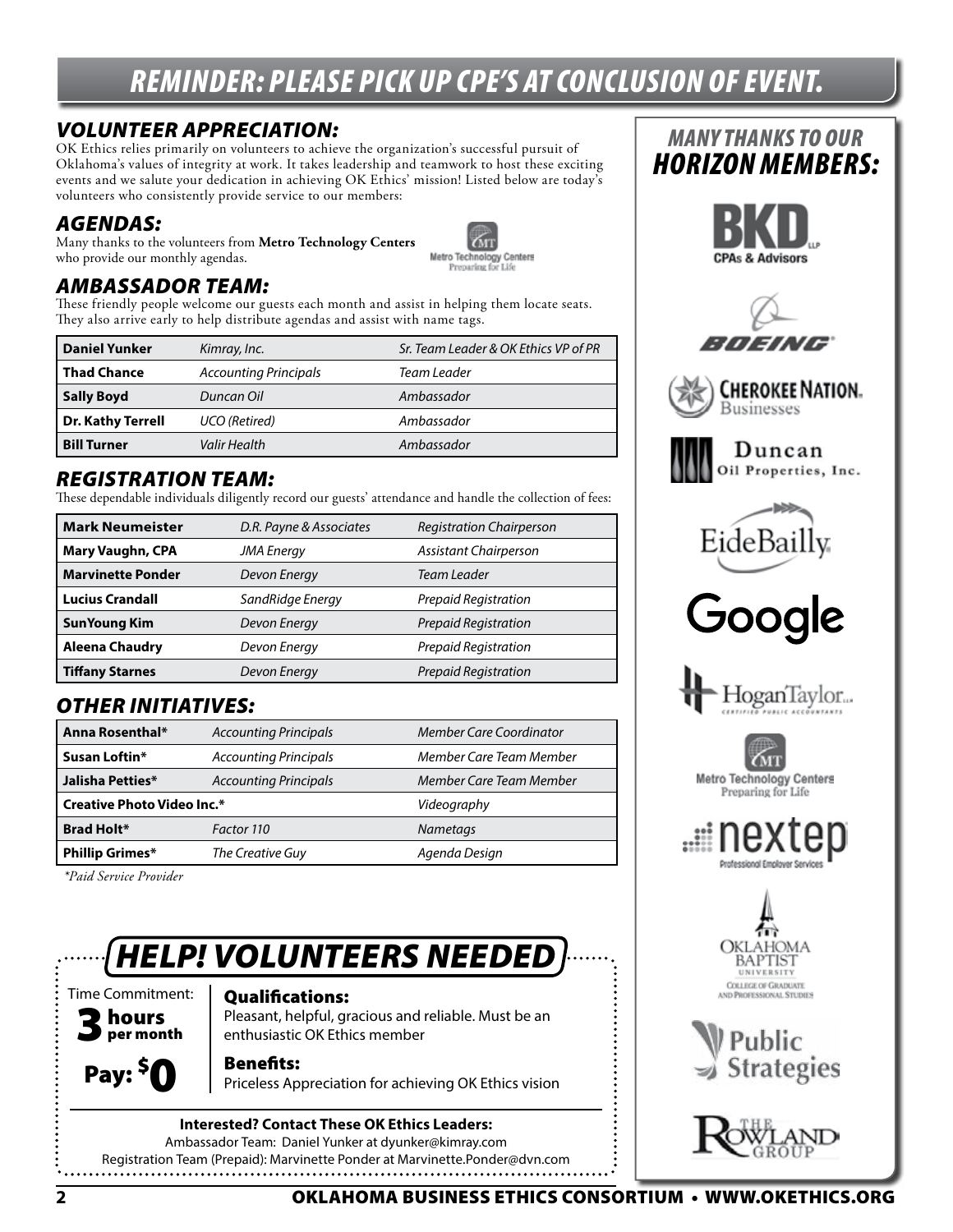## *UPCOMING EVENTS*

## TRACEY C. JONES



CO-HOSTED BY**Southern Nazarene University CHARACTER | CULTURE | CHRIST** 

## EXCELLENCE AND ETHICS

## **— NOVEMBER 15 —**

TRACEY JONES *Gulf War USAF Veteran, Author &* 

*President of Tremendous Life Books*

**Author of eight books (and counting!), Tracey C. Jones is the president of Tremendous Life Books.** 

A former Air Force officer and Gulf War veteran, Tracey's storied career in uniform took her from Roswell, New Mexico to stations in Germany and England, where she honed her operational expertise and tremendous leadership skills in a number of command roles. A Mechanicsburg, Pennsylvania, native, Tracey is a graduate of the

New Mexico Military Institute and the Air Force Academy.

**With twelve years in the Air Force, another ten in corporate boardrooms, plus an MBA in Global Management, Tracey built an impressive career as a corporate "fixer." Her deep love of education propelled her to continue her educational pursuits in a Philosophy of Leadership doctoral program.**



## LIVING AND WORKING BEYOND THE PAST CLIFTON TAULBERT

*Entreprenuer, Pulitzer-Nominated Author, Internationally Acclaimed Speaker*

**Clifton Taulbert is the president and CEO of the Freemount Corporation, a human capital development company and the President and CEO of Roots Java Coffee—an African-American owned national coffee brand, importing coffee from the country of Rwanda. A USAF veteran, Taulbert has been a leader in the Tulsa community for many years.**

**FEBRUARY 21, 2018**

## THE WISEST PERSON I EVER MET WAS A THIRD GRADE DROPOUT

## DR. RICK RIGSBY

**President and CEO of Rick Rigsby Communications, Former Award-Winning Journalist, Author of** *Lessons from a Third Grade Dropout*

Through motivational speaking, corporate coaching, books and social media outlets, Rick encourages and empowers audience members to become great people who do great things.

## **MARCH 7, 2018**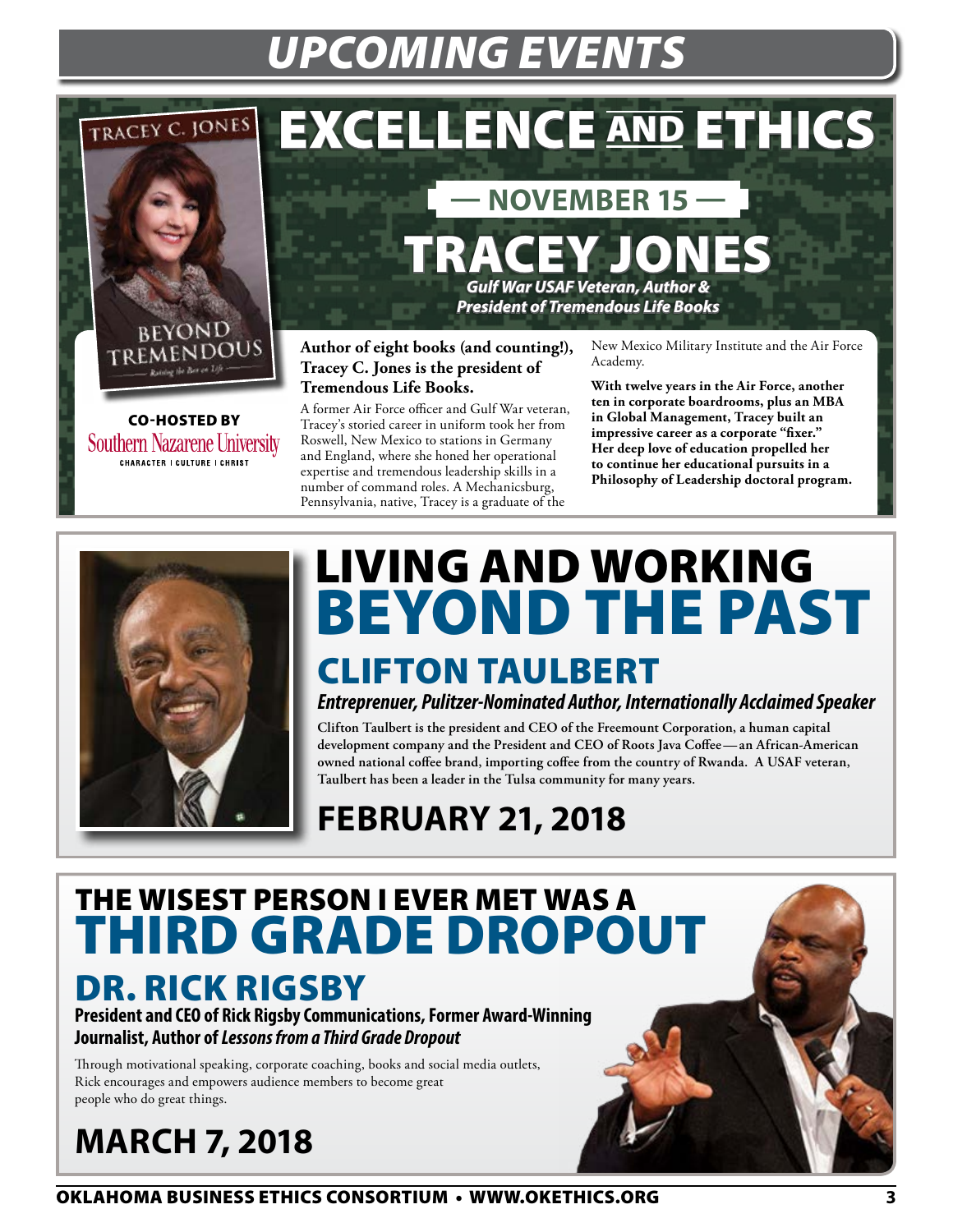

## **Southern Nazarene University**

# LEGE IN DKLAHOMA



2016 Time Inc. Used under license

**Superior Undergraduate & Graduate Degree Programs**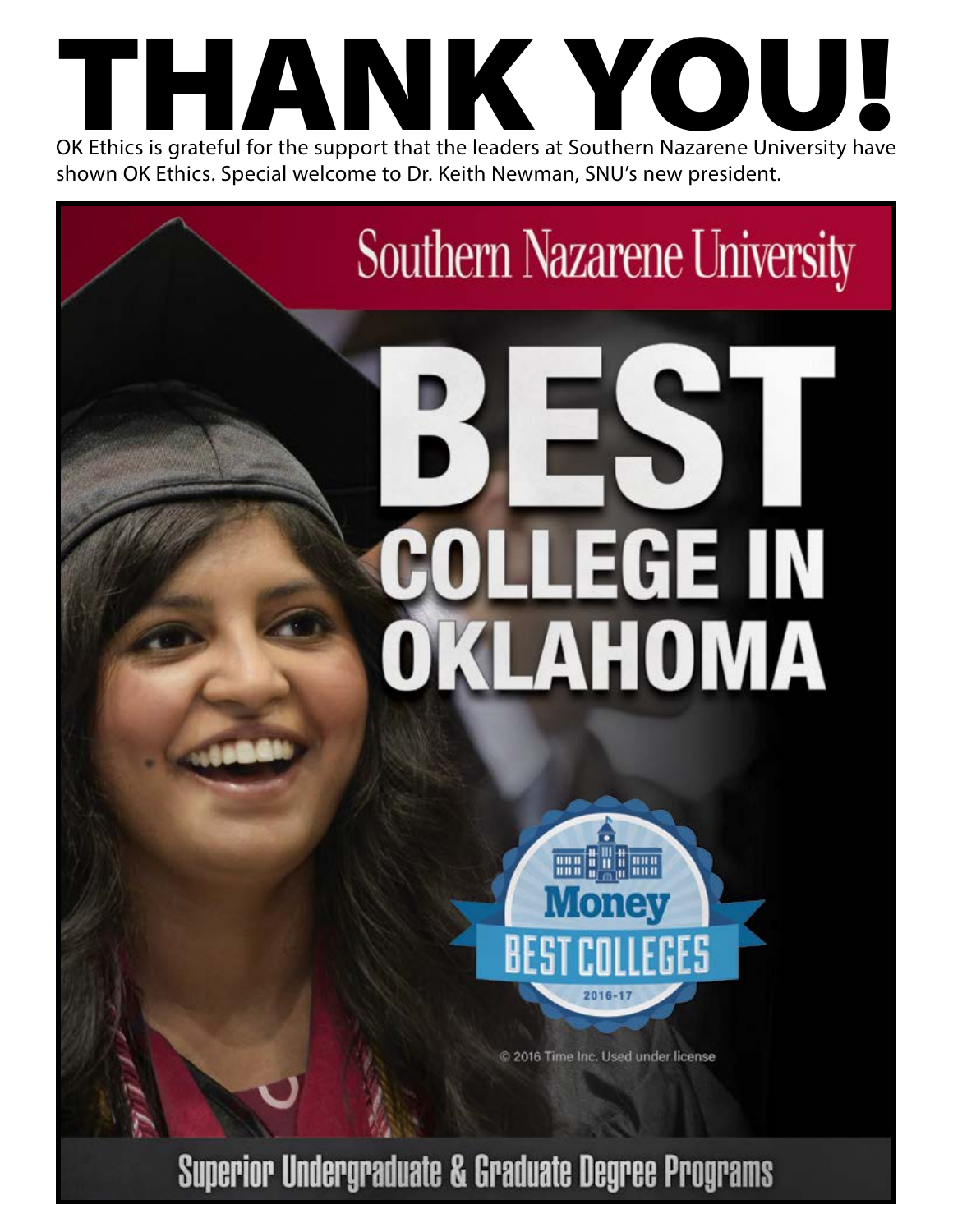## *OK ETHICS FY 2017–18*  MEMBERSHIP COMPARISON TABLE

| <b>Members</b><br><b>Level</b>        | <b>Dues</b> | <b>Seating</b>            | Pre-paid<br><b>Seats</b> | <b>Company logo</b><br>featured<br>as OK Ethics<br>monthly agendas? | <b>Special workshops</b><br>& events with<br>featured speakers | <b>S.E.E.D.</b><br>Foundation*     | <b>OK Ethics</b><br><b>Awards</b> | <b>Featured in</b><br>"Who's Who" | <b>Recognition</b><br>Honor |
|---------------------------------------|-------------|---------------------------|--------------------------|---------------------------------------------------------------------|----------------------------------------------------------------|------------------------------------|-----------------------------------|-----------------------------------|-----------------------------|
| Pinnacle                              | \$10,000    | Premium<br>with signage   | 16                       | Yes                                                                 | Up to 20 seats<br>per year                                     | Donation in your<br>company's name | 16 seats                          | Yes                               | Objet d'art                 |
| <b>Navigator</b>                      | \$8,000     | Exclusive<br>with signage | 16                       | Yes                                                                 |                                                                | Donation in your<br>company's name | 16 seats                          | Yes                               | Objet d'art                 |
| <b>Star</b>                           | \$5,500     | Special<br>with signage   | 8                        | Yes                                                                 |                                                                | Donation in your<br>company's name | 8 seats                           | Yes                               | Objet d'art                 |
| <b>Horizon</b>                        | \$3,500     | Reserved<br>with signage  | 8                        | Limited                                                             |                                                                |                                    |                                   | Yes                               | Plaque                      |
| <b>Leading</b>                        | \$1,500     | Reserved                  | $\overline{2}$           | Limited                                                             | ÷,                                                             |                                    | 2 Seats                           | Yes                               | Plaque                      |
| <b>Trailblazer</b>                    | \$750       | Reserved                  | $\mathbf{1}$             | Limited                                                             |                                                                |                                    | 1 Seat                            | Yes                               | TBD                         |
| <b>Frontier</b>                       | \$400       | Open                      | ä,                       | Website only                                                        |                                                                |                                    | ÷,                                | Yes                               |                             |
| <b>Frontier</b><br>(Non-Profit/NGO**) | \$0         | <b>Open</b>               |                          | Website only                                                        |                                                                |                                    |                                   | Yes                               |                             |
| <b>Scout</b>                          | \$100       | Open                      |                          |                                                                     |                                                                |                                    |                                   |                                   |                             |
| <b>Scout</b><br>(Retiree)             | \$25        | <b>Open</b>               | $\overline{a}$           |                                                                     |                                                                |                                    | $\overline{\phantom{a}}$          |                                   |                             |
| <b>Scout</b><br>(Job transition only) | \$0         | Open                      | $\overline{\phantom{a}}$ |                                                                     |                                                                |                                    | ÷,                                |                                   |                             |
| Student***                            | \$0         | <b>Open</b>               |                          |                                                                     |                                                                |                                    |                                   |                                   |                             |

\* S.E.E.D. Foundation = Student Education & Ethics Foundation (formerly OK Ethics Foundation)

\*\* NGO = Non-Government Organization

\*\*\* Must be a member of a student ethics chapter or pre-approved affiliated academic institution

## New for 2017–18

## *Be an OK Ethics Event Co-Host or VIP Table Sponsor:*

 *— Depending on contribution level, benefits include: —*

- Special recognition at single event
- Banner display
- VIP seating with national speakers (depending on contribution level)
- Distribution of brochures

*Contact Shannon Warren at (405) 858-2233 or via email at okethics@okethics.com*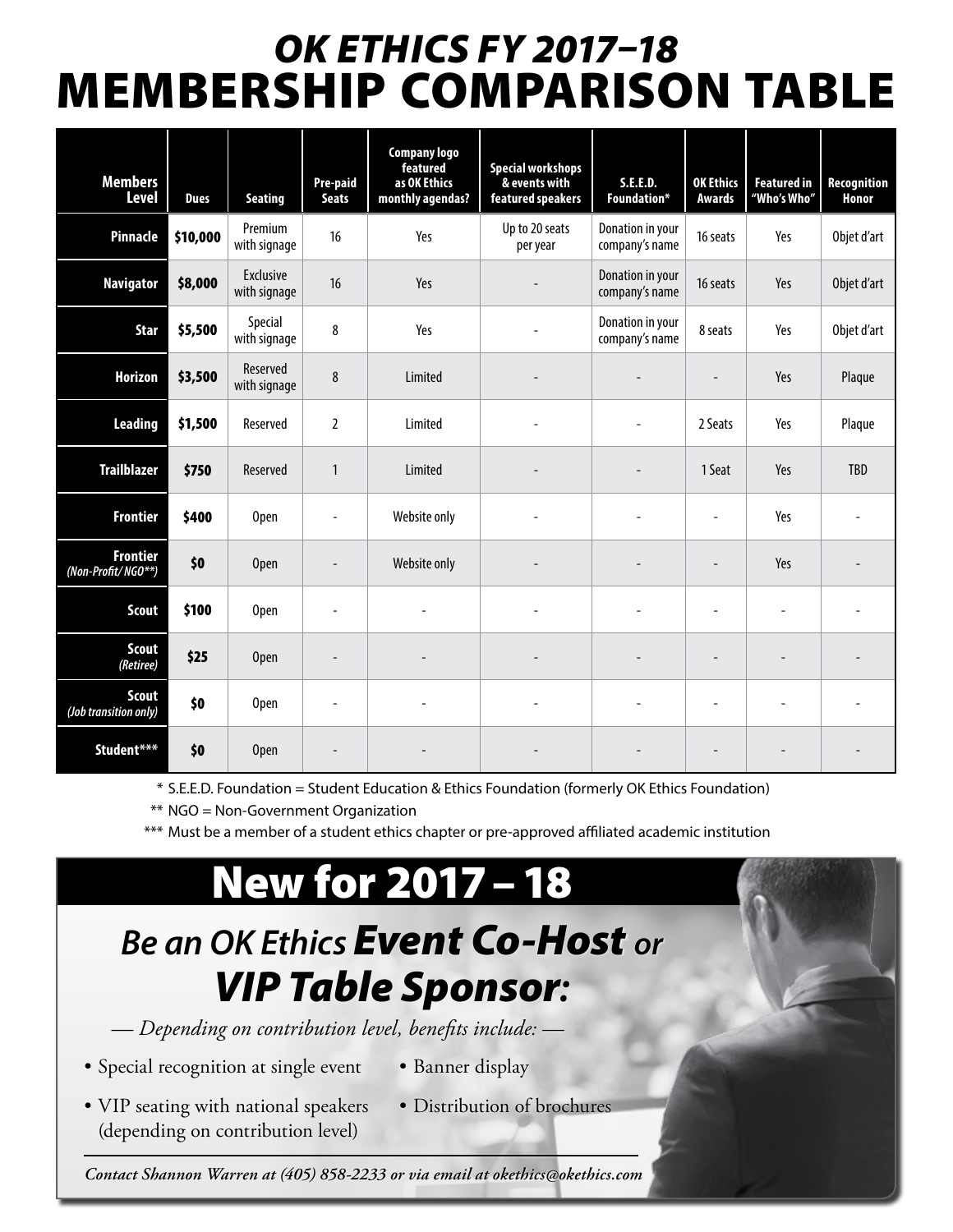

### $\boldsymbol{\cdot}$  FEATURING  $\boldsymbol{\cdot}$ JAMES P. OWEN

Founder and Chief Inspiration Officer Center for Cowboy Ethics and Leadership

RECOMMENDED FOR 1 CPE IN ETHICS

### STANDING TALL IN AN UPSIDE DOWN WORLD

*A talk by Jim Owen, author of Cowboy Ethics, Cowboy Values, and The Try.*

Americans are known for being optimists. But you don't have to be a cynic to believe our country is seriously off-track. We're upset by greedy corporate executives who pad earnings and line their own pockets at others' expense. We're disgusted by gutless politicians who govern by polls and pander to special interest groups. And many of us are appalled by the pervasiveness of a culture glorifying materialism and selfgratification. It's almost as if "What's in it for me?" has become our national motto.

No wonder so many Americans today feel a deep yearning for simpler times—a time when civility was the norm and a handshake was enough to seal a deal. Of course, we can't turn back the clock, and we certainly can't legislate our way out of society's malaise.

But there is something we can do. We can look back to basics…back to fundamental principles that all Americans share. We may not be able to agree on gay marriage, immigration, and gun control, but can't we agree that "Your word is your bond" and "Some things aren't for sale"?

### CODE OF THE WEST

- **1. Live each day with courage.**
- **2. Take pride in your work.**
- **3. Always finish what you start.**
- **4. Do what has to be done.**
- **5. Be tough, but fair.**
- **6. When you make a promise, keep it.**

### PRESENTER BIOGRAPHY:

**James P. Owen** is Founder and Chief Inspiration Officer of the Center for Cowboy Ethics and Leadership, the foundation he created to help spread the message that "we can all be heroes in our own lives." He is also an inspirational speaker, author, and social entrepreneur. Jim's book credits include the best-selling first edition of Cowboy Ethics (2004), Cowboy Values (2008), and The Try (2010), a collection of profiles highlighting the character qualities that enable ordinary people to do extraordinary things.

It was not until later in life that Jim found his "true purpose." After more than thirty-five years

Just as important, we can each look to our own hearts, and that inner voice that tells us the difference between right and wrong. We can decide what true success means, and what values matter most in our lives.

In short, we can choose to stand for something, and stand tall in a world that seems to have gone crazy. We can have a code of our own that we strive to live up to every day, just like the cowboys who lived by the unwritten Code of the West.

The cowboy is an enduring American hero—not just because of his simple, rugged way of life, but because he lived by a code centering on principles of honesty, loyalty and courage.

Cowboy Ethics is a modern-day translation of that code—a set of values and principles that are timeless and universal. They are also inspirational, giving us a framework we can each use to decide what principles and values are the touchstones for our own lives.

It's not too late for us to get back to the values that made this country great. Cowboy Ethics gives us a place to start.

- **7. Ride for the brand.**
- **8. Talk less and say more.**
- **9. Remember that some things aren't for sale.**
- **10. Know where to draw the line.**

in business, he was so dismayed by the country's spreading epidemic of corporate scandals and social discord that he felt compelled to speak out, urging a return to the basic core values that all Americans can share. Ever since, he has dedicated his time to projects offering inspiration to those who want to be their best selves, with a special focus on young people and those in business. He also logs thousands of miles each year as he travels the country, speaking to groups of all kinds.

Jim is a summa cum laude graduate of Regis University. He and his wife, Stanya, have two grown children and reside in Austin, Texas.

### *GENERAL PROGRAM DISCLAIMERS:*

**LEGAL:** Members of the Oklahoma Business Ethics Consortium frequently share information concerning various issues and developments that may have legal implications. The discussions, commentary, and handouts at Consortium meetings or presentations to other organizations are for general informational purposes only. They cover only some aspects of the subject topic, and do not constitute a complete legal analysis of the topic or how it might apply to any particular set of facts. Before taking any action based on information presented during a Consortium event, participants are encouraged to consult a qualified attorney.

**CPE'S:** From time to time, Continuing Professional Education credits are offered. Because OK Ethics relies heavily on volunteers to provide these, we do not have the manpower to send certificates after the program is completed.

### **REMINDER: PLEASE PICK UP CPE'S AT CONCLUSION OF EVENT.**

**PHOTOGRAPHY: Occasionally,** photos of the event are made and these may be posted on the OK Ethics website or Facebook page. By attending the program, participants tacitly understand and agree to this process. If preferences are otherwise, please notify us at okethicsadmin@okethics.com or okethics@okethics.com or call (405) 558-1996 and we will be happy to comply with your wishes.

### **PRESENTATION STANDARDS:**

The observations and comments of presenters at Consortium meetings and networking are the views and opinions of the presenter and do not constitute the opinion or policies of the Consortium or any of its members. Presenters are respectfully requested to honor OK Ethics Guiding Principles as well as avoid profanity, preaching, politics, put-downs and self-promotion during their lectures. To ensure accountability, participants are invited to evaluate each program according to these and other standards.

### *Visit okethics.org for resources, videos, articles and to see who's who.*